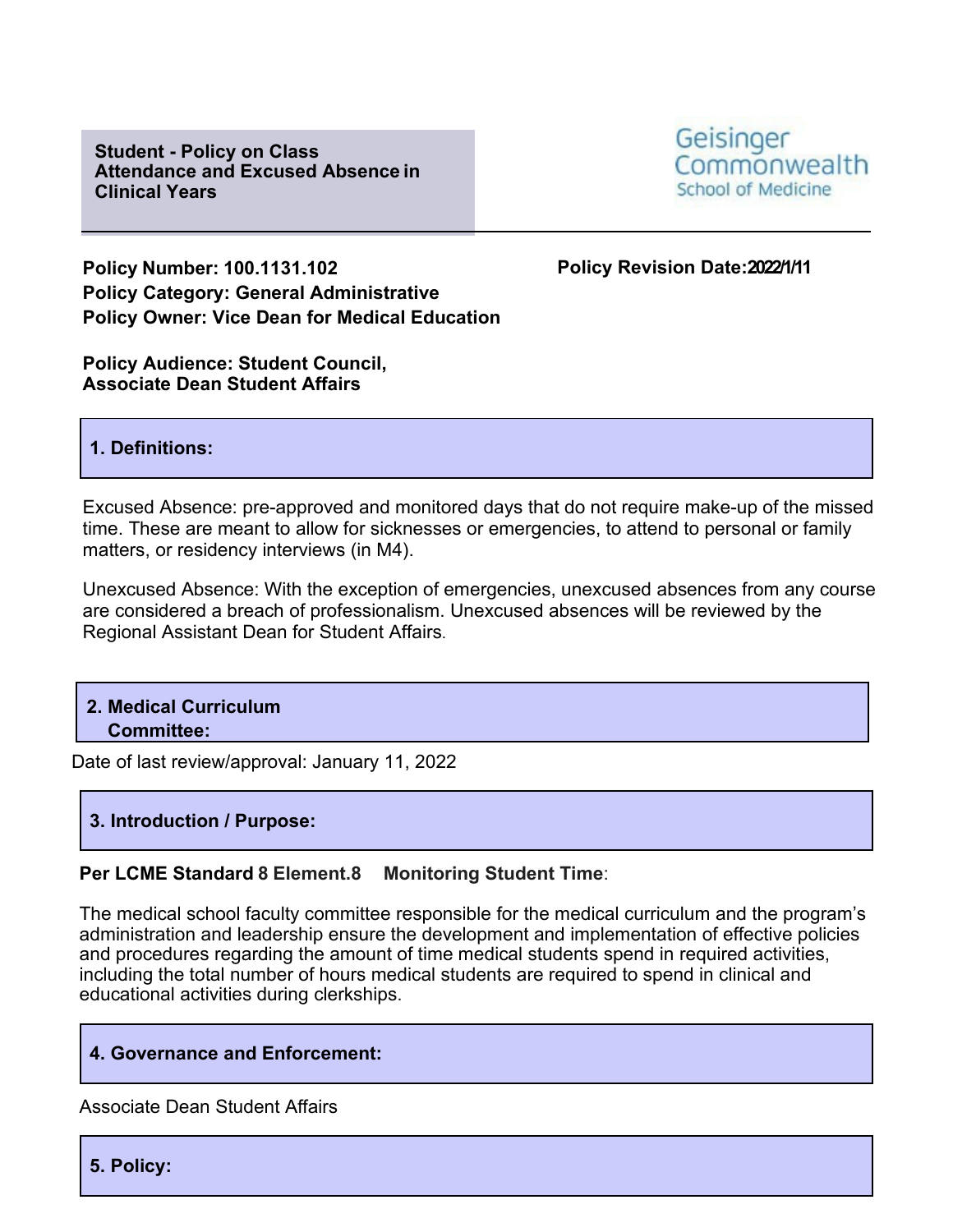An important aspect of professionalism is the responsibility to attend and participate in all components of the educational program. Students are expected to be present, to be prepared, and to be on time.

## **Excused Absences:**

Students may be excused from course or clinical activities to seek medical and or mental health services. It is the responsibility of the student to contact their individual instructor(s)and designated Regional Education Specialist to notify them of their absence with as much advanced notice as possible. This policy is intended to foster a respectful attitude towards members of the learning community and is consistent with our mission.

# **Attendance in M3**:

Attendance is mandatory for all M3 academic activities. Absence from any activity requires prior notification and approval through the student's assigned education specialist. Except in cases of illness or emergencies, the form must be submitted and approved at least one week prior to the anticipated absence.

Students are allowed 7 days of excused absences during the M3 year. These days still require prior approval but do not require make-up of the missed time. These are meant to allow for sicknesses or emergencies or to attend to personal or family matters. Days absent for sicknesses or emergencies are considered personal days unless they are made up at which time, they no longer count toward the 7 allowable days. Please note the following allowable excused absences*)* by curriculum:

- 3 or 4-week block rotation: 2 allowable excused absences
- 2-week block rotation: 1 allowable excused absence
- 1-week block rotation: only in emergency situations
- Ambulatory: No more than 2 allowable excused absences in any specificdiscipline rotation

Requests for excused absences that exceed 7 days for the M3 year must be accompanied by a written plan to remediate the missed time.

Students are responsible for notifying their education specialist and preceptor regarding ALL excused absences. Failure to notify the education specialist or preceptor, in advance of the absence, will be considered an unexcused absence.

Except for emergencies, unexcused absences from any course are considered a breach of professionalism. Unexcused absences will be reviewed by the Regional Assistant Dean for Student Affairs and may result in a review by the Committee on Academic and Professional Standards (CAPS).

# **Attendance in M4:**

*Attendance is mandatory for all course activities.*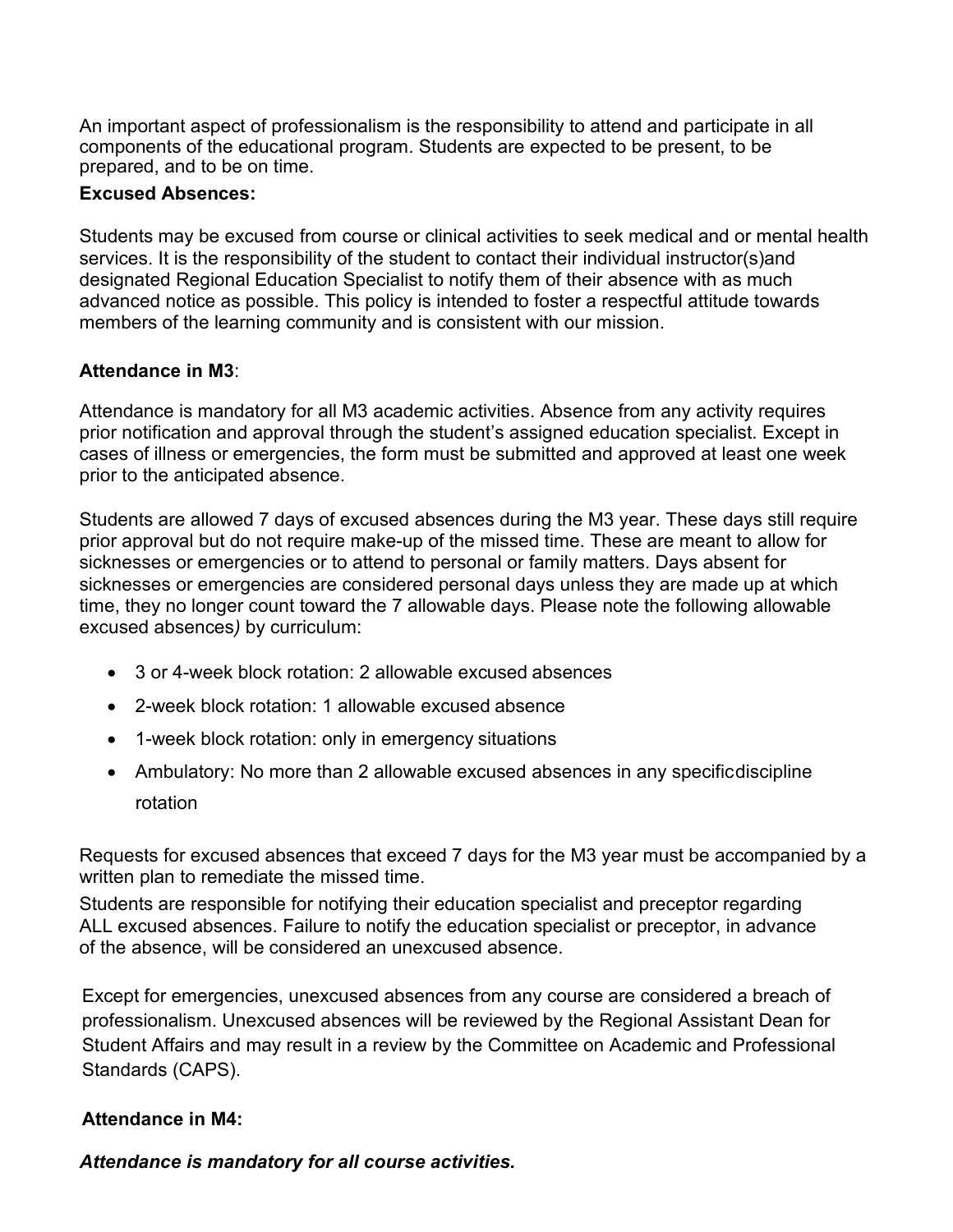• M4 students receive 7 weeks of vacation in the M4 year.

Excused absences from scheduled learning activities require prior notification and approval by the education specialist and should be requested only for extenuating circumstances.

• A student will be allowed no more than 2 excused absence days during any4 week course (including Residency interviews)

A student will be allowed no more than 1 excused absence day during any 2-week course (including Residency interviews).

### **Bereavement Leave:**

Students will be allowed 3 days of bereavement leave as an excused absence. Although the duration of bereavement leave is typically 3 days, the duration will be determined as necessary according to the loss and the individual student's personal need in the event of a death of a spouse, domestic partner, parent, child, grandparent, sibling, and in-law. Please note that if a student utilizes bereavement leave, any missed coursework, rotation or clinical activity must be made up.

If travel is required, students will be granted the following additional days of excused absences to account for travel considerations:

- Verified funeral services within 150 miles of the Regional campus 0 days
- Verified funeral services between 150-300 miles from the Regional campus 1day
- Verified funeral services over 300 miles from the Regional campus 2 days
- Verified funeral services outside of North America 3 day

If a student will be absent from any clinical rotation or activity because of a death, the student is responsible for notifying the Education Specialist for their region prior to their absence. Students must work with the Education Specialist to set a schedule for any missed rotation or activity time for the required make up sessions. Except in very unusual circumstances, bereavement time must be utilized within 10 days of the date of death.

In the event that a death occurs to a family member or friend that is not specifically covered by this policy, the student can communicate the circumstances to the Director of Clinical Education Administration who will advise the Regional Assistant Dean for Student Affairs for review and determination. Please note that the student may be asked to provide appropriate documentation if necessary.

### **Holidays in the Clinical Years:**

Students are expected to be present at all scheduled rotations. Attendance is expected at all scheduled activities including holidays unless otherwise directed by the attending physician. If directed not to attend, a student should use that day as Independent Student Learning.

### **Inclement Weather:**

Students should make every effort to attend clinical activities as scheduled and assume responsibility in the event they are unable to attend due to inclement weather. Students should contact their individual preceptors to ascertain if the office is open. If an office where a student is assigned is closed due to weather, the student should contact the educational specialist via email to report the closing and make arrangement as necessary to fill the space.